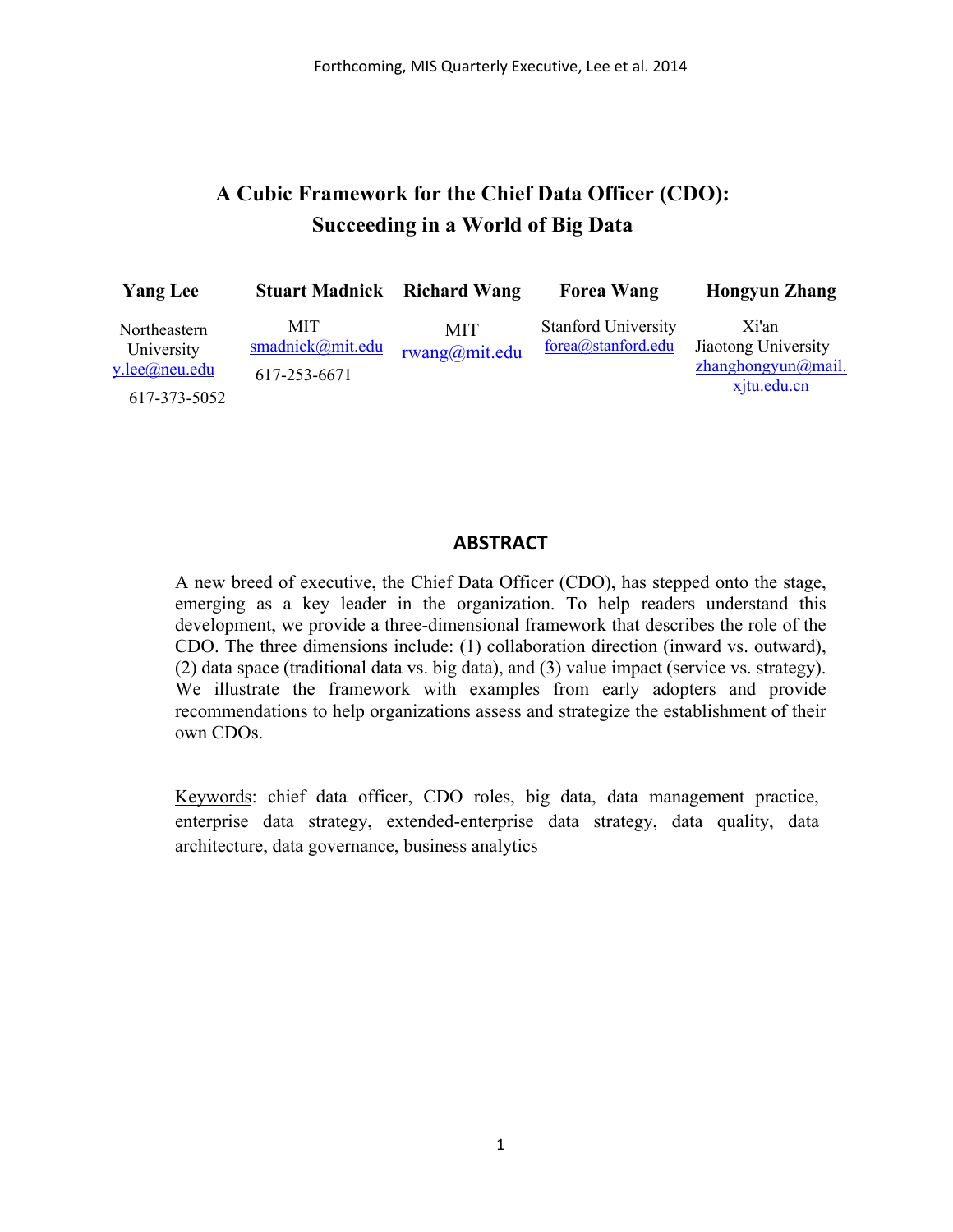# **A Cubic Framework for the Chief Data Officer (CDO): Succeeding in a World of Big Data**

## **EMERGENCE OF CHIEF DATA OFFICERS**

Increasingly, companies expect that "big data," with its focus on volume, velocity, variety, value, and veracity,<sup>1</sup> will be a powerful strategic resource for uncovering unforeseen patterns and developing sharper insights about customers, businesses, markets, and environments. For example, some hospitals are using machine learning algorithms on patient data and insurance claims data to find unforeseen patterns and insights. Mountains of patient satisfaction survey data, a kind of unstructured big data, can now be text-mined for sensitivity analysis. As a result, hospitals can now determine how to improve their patient satisfaction scores, which are directly tied to the federal government's reimbursement to the hospitals.

Who can manage providing this insight from data for organizations? Data scientist roles have emerged to capitalize on the analytical opportunities of big data. However, hiring data scientists into operational business units without leadership at the corporate level might be insufficient for a corporation to harness the full value of big data. A recent survey<sup>2</sup> of over 500 global executives reveals that most companies are still learning how to manage big data at the enterprise level. The survey also reveals that companies that have a top executive responsible for its data management achieve higher financial performance than their peers.

 Who is this top executive? In response to the influx of big data, leading organizations have established a new breed of executive, the Chief Data Officer (CDO). Wikipedia defines the CDO role as follows: "This role includes defining strategic priorities for the company in the area of data systems, identifying new business opportunities pertaining to data, optimizing revenue generation through data, and generally representing data as a strategic business asset at the executive table."<sup>3</sup> In reality, some CDOs strive to exploit big data for business strategy, while others focus solely on data preparation for external reports, overseeing compliance, and establishing data governance.

<sup>&</sup>lt;sup>1</sup> Almost everyone agrees that Big Data is important, but few can agree as to what defines Big Data. In our research, we define Big Data to have five key characteristics, known as "the five Vs": Volume, Velocity, Variety, Veracity, and Value. Note Veracity and Value, which are often omitted in Big Data definitions. Regarding veracity, it is not enough to have lots of high speed diverse data if the data is of poor or uncertain quality.

 $2^{2}$ A summary of current global practice with regard to big data can be found in "Big data: Harnessing a game-changing asset" *Economist*, August, 2010. It explains in detail the current practices of over 500 global companies with easy-to-understand tables and figures that are based on a large sample survey.

<sup>&</sup>lt;sup>3</sup> The Wikipedia page on the Chief Data Officer is a good starting point for scanning the industry's current trends, but it does not provide a complete picture: http://en.wikipedia.org/wiki/Chief\_data\_officer .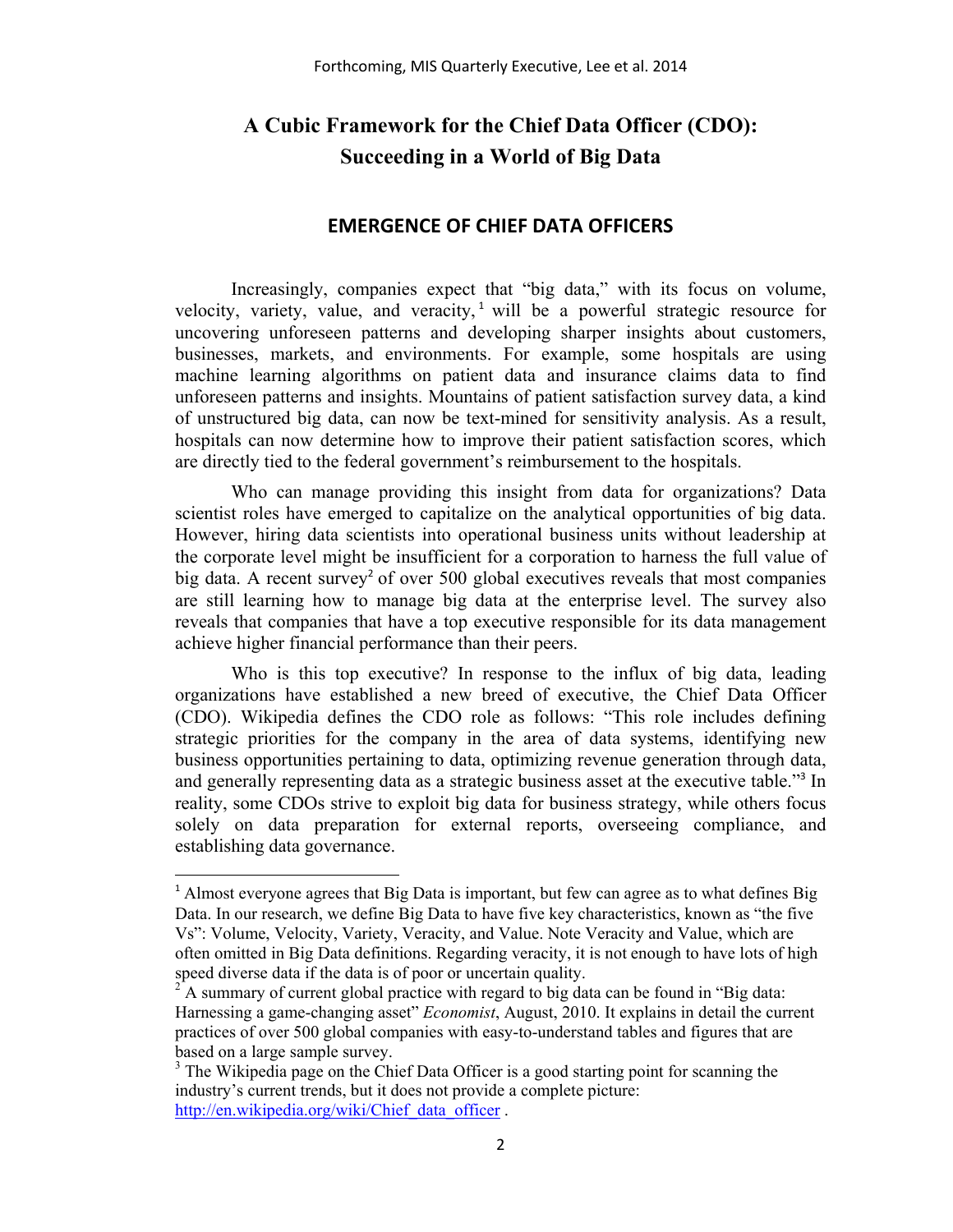#### **WHY A CHIEF DATA OFFICER?**

Leading organizations have learned an important lesson – that seeminglytedious data problems are often fundamentally business problems. As such, data problems can reflect weaknesses in business strategy and operations. Traditionally, organizations have addressed data problems by assigning a small group within the IT department to clean up data. As it has become evident that data problems, particularly business problems rooted in data problems, cannot be solved by the IT group alone. Organizations have appointed data managers with various data-related titles, such as data quality managers, data quality analysts, and data stewards. Data governance mechanisms, committees, councils, and workgroups have also been developed to identify and solve data-related problems and resolve data-related conflicts. Finally, enterprise architecture and data architecture have also been employed to align data, IT, and business processes and strategies.

 Despite these efforts, organizations have continued to face data issues, and their ongoing concerns have led a growing number of organizations to establish an enterprise-level, executive-rank CDO. Some might argue that traditional data-related managers and data governance mechanisms can deliver the same results as a CDO. However, there are critical differences between the efforts of low-level data managers and those of executive-rank CDOs. The key contrast lies in organizationallysanctioned leadership and accountability appropriated to the executive level CDOs.

First, unlike data managers, the CDO can lead the effort to build an organizational capability that can energize and sustain the entire organization and extended enterprise. More importantly, CDOs are responsible for communicating and collaborating with internal and external partners and stakeholders.

One representative case clearly speaks to the inherent challenges that data managers face during such projects. While attempting to reexamine the business processes that collect, store, and use customer data, one data quality manager (lacking the authority of a CDO) in a major healthcare institution recalled receiving this complaint from an executive: *"You are digging in my backyard – Get out of my backyard!"* One data manager recalled the project as: "*A huge responsibility without authority."* As a result of these obstacles, the entire project was discontinued; the group working on the project was dismantled; and some members left the company. Indeed, working at the low data-manager level limits the reach of communication and collaboration because managers are not in a position to dictate business process changes to higher rank executives, let alone external sources.

The *second* critical difference between a CDO and traditional data managers or data governance mechanisms is that the CDO can be held accountable for a failure of leadership in resolving data problems. Data governance mechanisms, such as data quality and governance councils, committees, and workgroups, can be useful for continuous improvement of data policies or standards, conflict resolution, reconciling and authorizing data sources. However, because members have their own responsibilities outside of the committee or workgroup, they are usually not held accountable for governance results.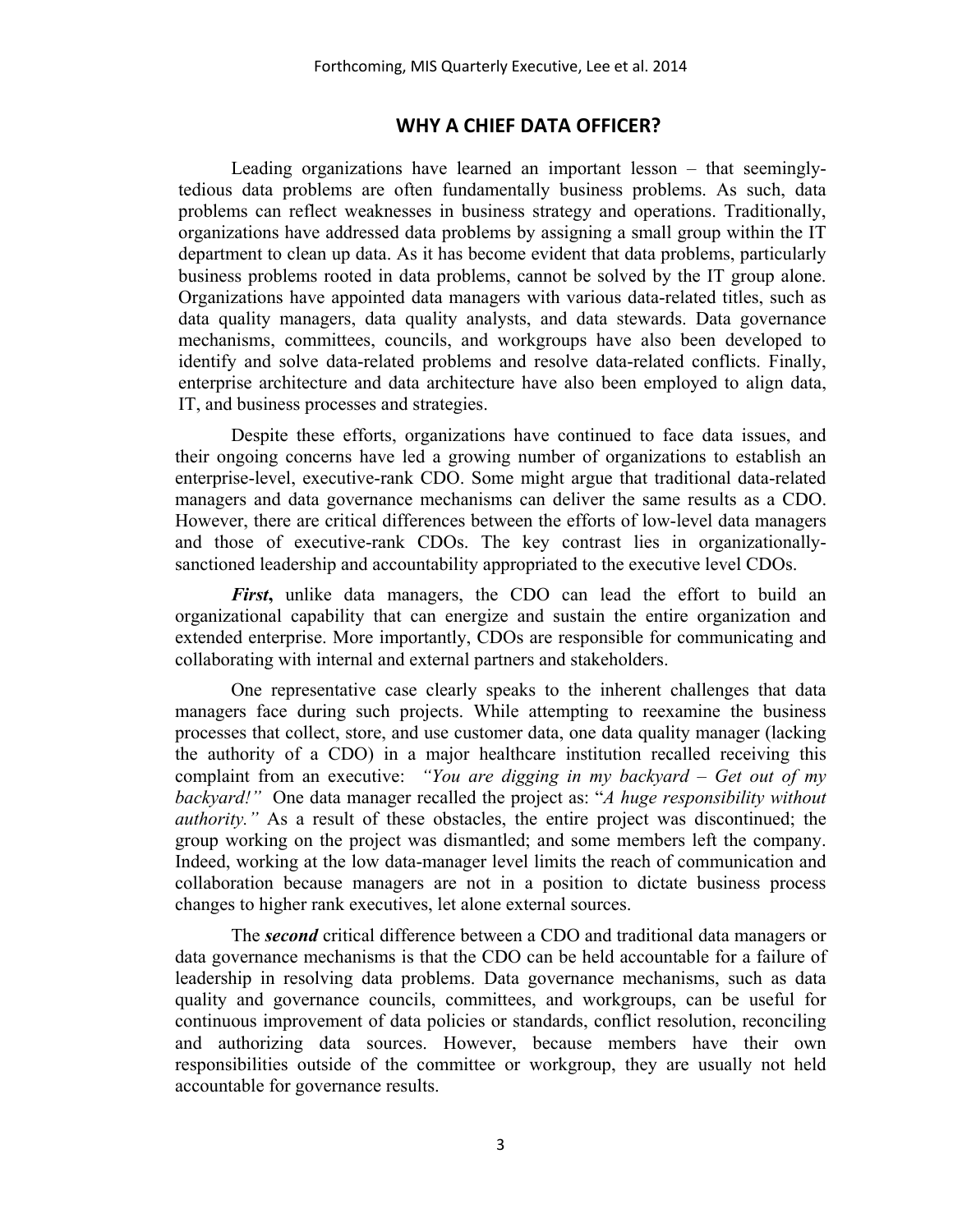To be clear, the CDO does not replace the need for data managers or data governance. Rather, the CDO leads data managers and enhances the effectiveness of existing governance by putting data on the organization's business agenda and in the minds of other executives and officers. Under the leadership of a CDO, business strategies reflect and exploit data, particularly big data, instead of treating data merely as a by-product of running the business<sup>4</sup>.

#### *The History of the CDO*

The first recognized CDO was established nearly a decade ago at Capital One in 2003. Yahoo! and Microsoft Germany were also early adopters of the CDO position. More recently, CDOs have been established at global investment banks, consumer banks, consumer credit institutions, financial institutions, IT and data companies, healthcare organizations, US federal and state governments, and US military organizations. For example, the US Federal Communications Commission (FCC) created in each of its Bureaus a Chief Data Officer with varying rank and scope, such as a the CDO of Public Safety and Homeland Security; in total, the FCC created 11 CDOs. According to GoldenSource's annual client survey, "over 60% of firms surveyed are actively working towards creating specialized data stewards, and eventually Chief Data Officers."<sup>5</sup>

Many organizations recognize that they need an executive who should lead data management for the organization, but not necessarily a "CDO" by name. These executives (a CDO equivalent) are assigned to take on full-time positions leading enterprise-wide initiatives on data quality and analytics, data governance, data architecture, and data strategy. We use "CDO" to refer to all executives who are serving the CDO role at the enterprise level, even if they may not be formally assigned the title "CDO" yet.

#### *Reporting Relationship*

As organizations attempt to use more advanced business analytics, often there is a need to redirect the flow of information horizontally across the enterprise. Thus, many of the CDOs and executives that we interviewed advocated for formal organizational power to exert influence on company strategy. This power and authority is often reflected in reporting relationships, membership on senior management committees, and authority over budget and employment.

Of the CDOs that we interviewed in our study:

- 30 percent of the CDOs report directly to CEOs
- $\bullet$  20 percent to COO
- $\bullet$  18 percent to CFO

<sup>&</sup>lt;sup>4</sup> Company examples and discussions on managing information as product vs. by-product can be found in Lee, Y., Pipino, L., Funk, J., and Wang. R., Journey to Date Quality, MIT Press, 2006.

<sup>5</sup> Fernandez, T. "Chief Data Officers Becoming Crucial: Golden Source," *Securities Technology Monitor*, June 18, 2012.

http://www.securitiestechnologymonitor.com/news/GoldenSource-Chief-Data-Officers-30775- 1.html, accessed in December 8, 2012.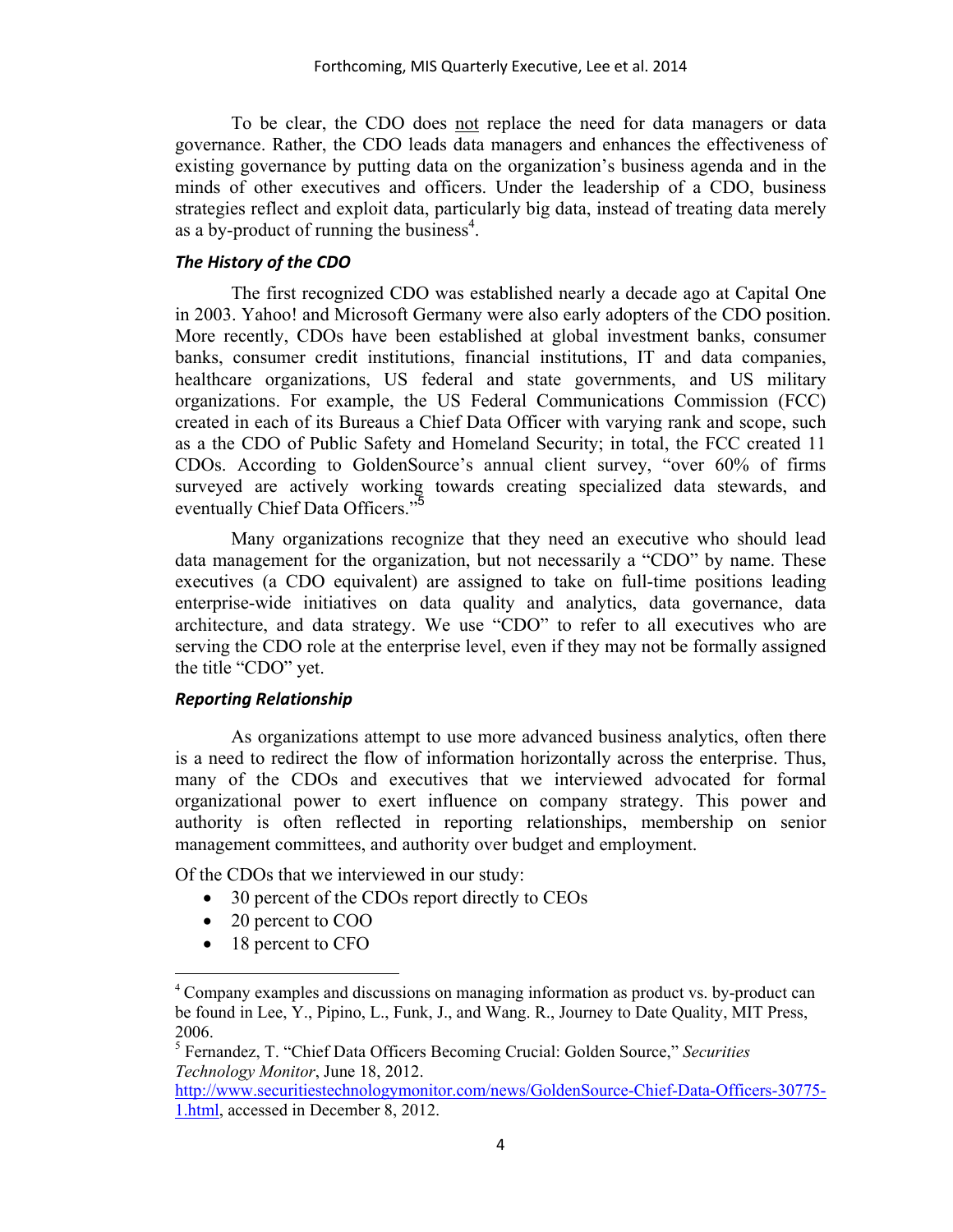Others report to the CIO, CTO, CMO (Chief Medical Officer), or CRMO (Chief Risk Management Officer). Many CDOs are members of senior management committees and have the authority to establish policies and strategies. Currently, the power and authority of the CDO is evolving from data policy towards business strategy.

## **THE THREE DIMENSIONS OF THE CDO**

In order to provide more structure and a better understanding of CDO roles, we identified three key dimensions, as shown in Figure 1: (1) collaboration direction, (2) data space, and (3) value impact. We describe each dimension below.

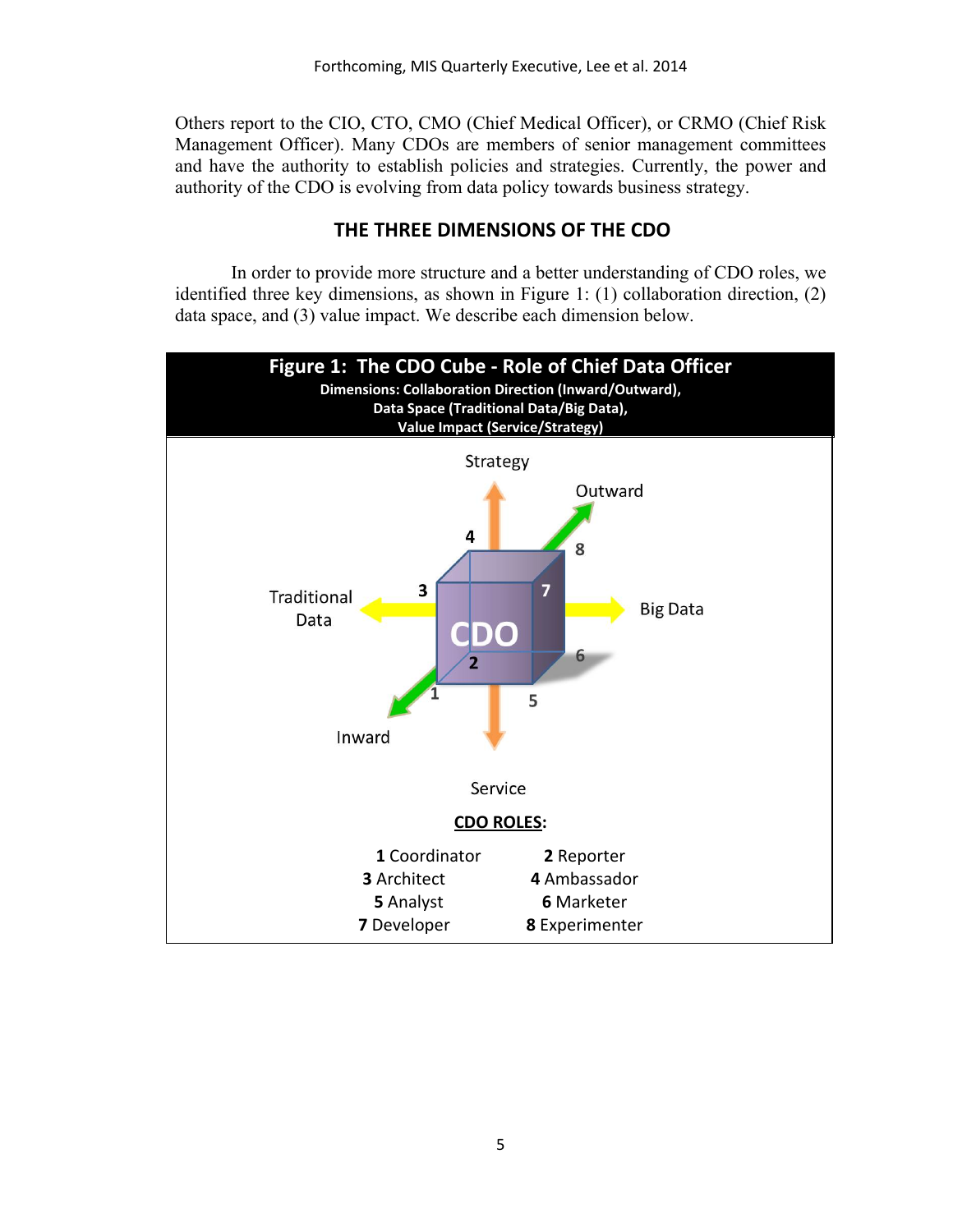#### *1 Collaboration Direction: Inward vs. Outward*

The collaboration direction captures the focus of the CDO's engagement, either inside or outside of the organization. Collaborating inward means focusing on internal business processes associated with internal business stakeholders. In contrast, collaborating outward implies that the CDO's focus is on stakeholders in the external value chain and environment, such as customers, partners, suppliers, or non-profit regulatory entities.

 Initiatives led by internally-focused CDOs typically include developing data quality assessment methods or mechanisms; cataloguing data products, sources, and standards; creating processes for managing metadata or master data; engaging in information product mapping; and establishing data governance structures. These initiatives seek to deliver consistent data inside the organization and to address root causes of various data quality issues. Streamlining the internal business process associated with key data flows takes cross-functional cooperation, and it can yield efficient and effective business operations. The CDO's success in these initiatives depends heavily on ability to effectively lead the relevant internal stakeholders and map out the transformation journey.

In contrast, outwardly-focused CDOs strive to persuade and collaborate with external partners. For example, an outwardly-focused CDO of a global manufacturing company led a business process-embedded "global unique product identification" initiative, geared towards improved collaboration with external global partners. Outward CDOs may also focus on external report submission activities, particularly if the company has experienced an external embarrassment or a sizable disaster, such as being exposed by poor-quality reports.

#### *2 Data Space: Traditional vs. Big Data*

The data space that a CDO focuses on can either be transactional data, typically in relational databases, or the newer and more diverse big data.

Many CDOs focus on traditional data, as it is the backbone of the organization's operation. Without a strong foundation in traditional data, an organization's most basic capabilities are hindered, and thus the need for a leader such as a traditional data focused CDO arises.

In contrast, big data are usually not connected with the organization's transactional data or database systems, but offer innovative opportunities in further improving operations or developing new business strategies based on new insights that traditional data cannot provide. Big data CDOs provide the leadership to adapt to and manage the analysis of this new, diverse type of data and the implementation of insights from these analyses.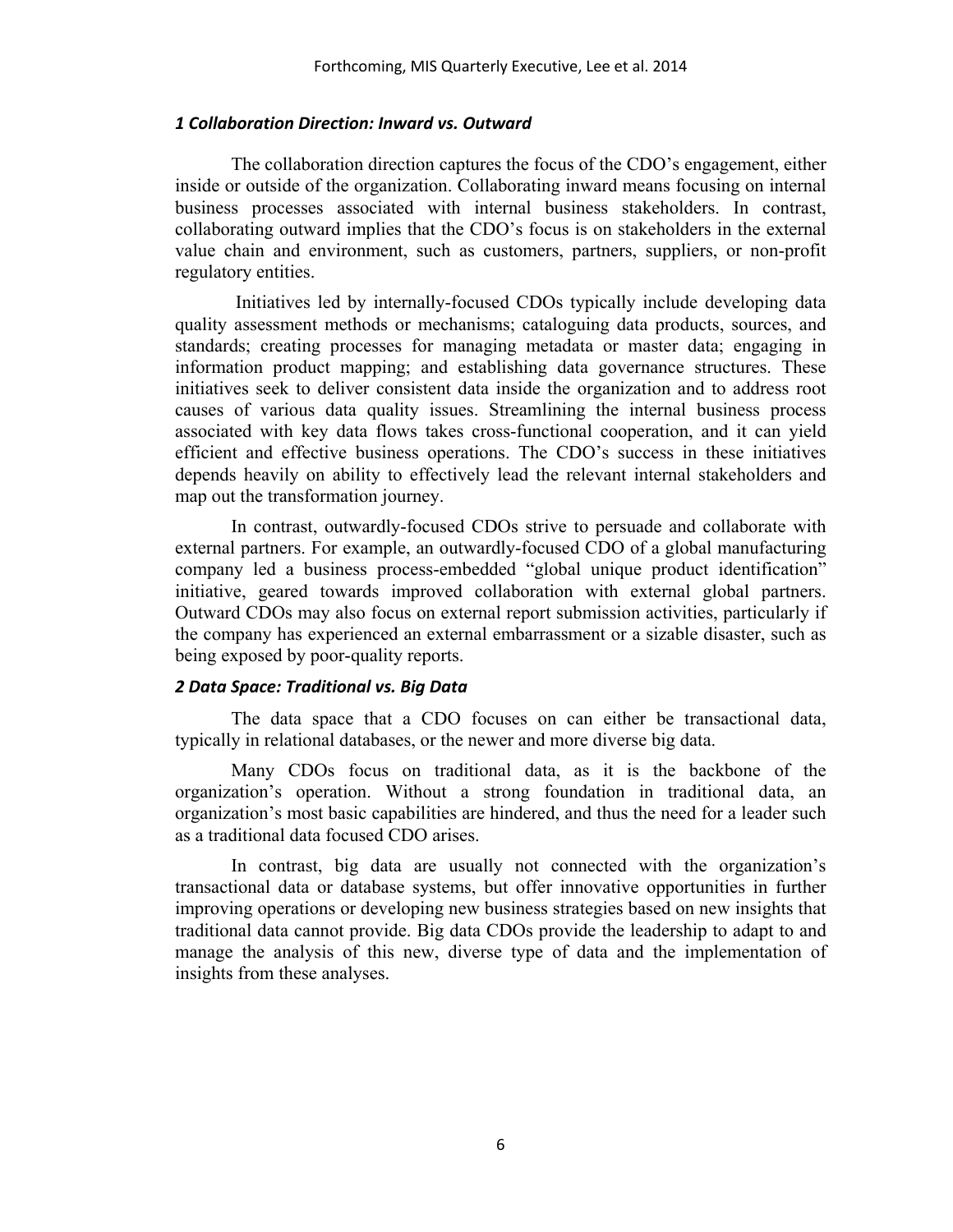#### *3 Value Impact: Service vs. Strategy*

The CDO's role can focus on improving services or on exploring new strategic opportunities for an organization. This dimension reflects the impact desired from a CDO. In many cases, the CDO role is a direct response to the on-going need for an executive's oversight and accountability to improve existing functions of the organization. Increasingly, however, CDOs are sought who can add strategic value to their organization by taking advantage of new tools such as data aggregators<sup>6</sup> or other data products based on digital streaming data<sup>7</sup>. These CDOs are also exploring ways to develop new market niches, or transform the company in order to develop smarter products and services.

 For example, one strategy-oriented CDO led an initiative to identify new information products, advancing the company's position in the financial industry. This CDO led a cross-organizational collaboration initiative to create a strategic vision for managing the new information products at the enterprise level. We have observed that the CDOs who are positioned higher in terms of corporate rank are better suited for taking on a strategy-oriented role.

#### **CDO ROLE PROFILES**

We have identified eight different role profiles for a CDO based on the three dimensions described above: collaboration direction, data space, and value impact. These roles correspond to the eight corners of the CDO Cube depicted in Figure 1. For convenience, we have assigned names to each of the corners, such as "Coordinator" for the corner with Inward Collaboration Direction, Traditional Data space, and Service Value Impact.<sup>8</sup> However, these names should not be taken too literally; they are simply intended to be a short-hand notation for each of the corners. Each of the eight roles is explained in more detail in the sections below.

It is important to note that, at any one time, a CDO may take on multiple roles. However, a CDO inevitably has one primary role. Moreover, it is common for a CDO to take on several different primary roles during his or her tenure as a CDO. Many CDOs that we interviewed noted that their primary role evolutions were punctuated by key initiatives or big changes in the environment or the broader marketplace.

<sup>6</sup> Madnick, S. and Siegel, M., *MISQE* article, "Seizing the opportunity: exploiting web aggregators", *MSQE*, March 2002: 1,1pp 35-46 explains web aggregators and their strategic business opportunities using publicly available internet data.

<sup>&</sup>lt;sup>7</sup> Picoli, G., and Pigni, F., "Harvesting External Data: The Potential of Digital Data Stream," MISQE, March 2013 (12:1), pp 53-64, explains new value-creating opportunities from digital data streams. One of the five value archetypes is aggregation of digital data stream.

<sup>&</sup>lt;sup>8</sup> Note that "Coordinator" is much shorter than saying "Inward Collaboration Direction, Traditional Data space, and Service Value Impact."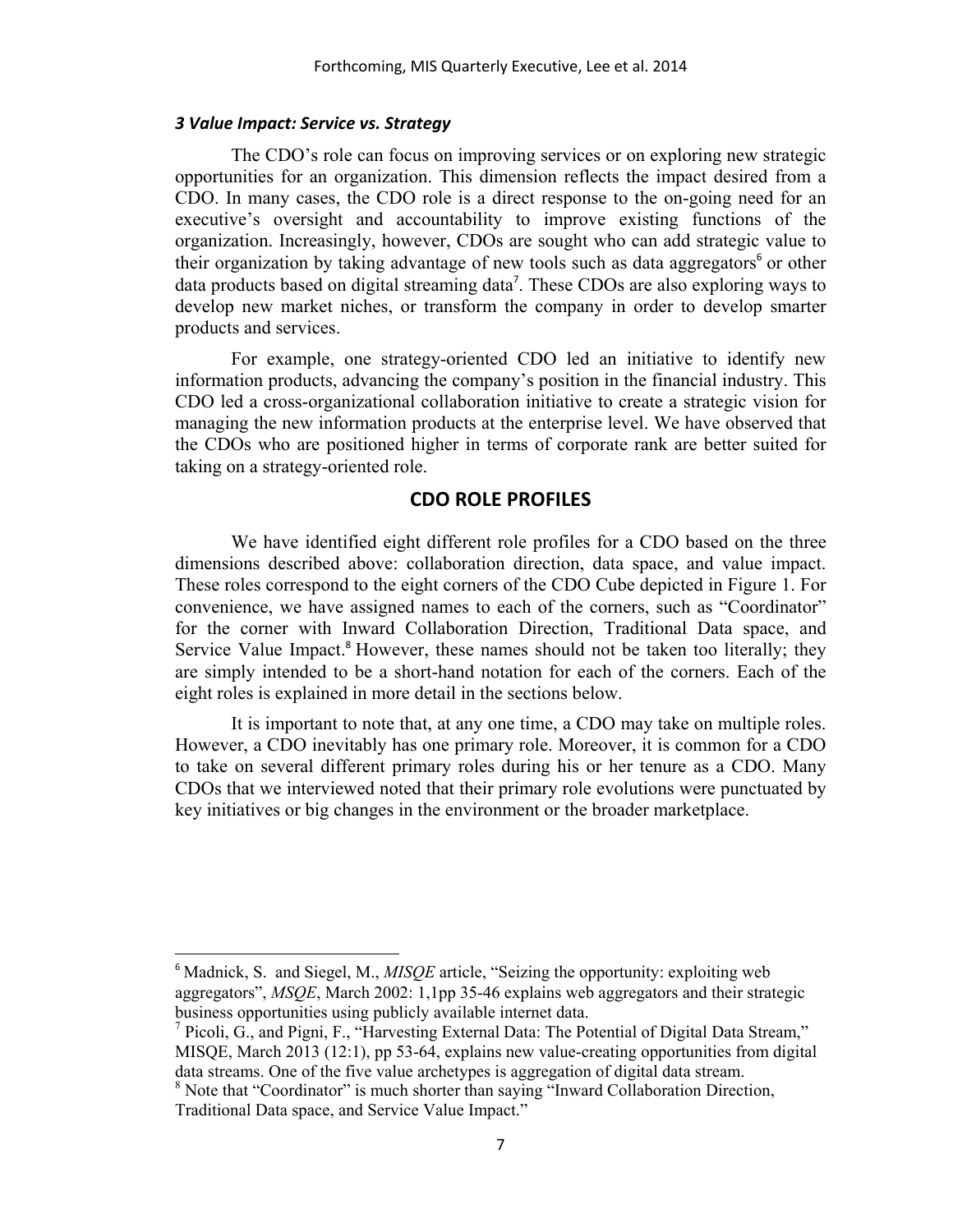#### *1 Coordinator: Inward / Traditional Data / Service:*

The *Coordinator* CDO manages enterprise data resources and sets up a framework that optimizes collaboration across internal business units (inward). This allows for the delivery of high quality data to data consumers in the organization for their business purposes, thereby improving business performance (service). The *Coordinator* works with traditional data, such as customer information and other transactional data (traditional data).

For example, the CDO at a US government agency identified common critical data elements across the enterprise with which to set the foundation for data sharing and integration at the agency level. The agency then led the identification of authoritative sources for these critical data elements. This work on common data elements set the stage for other data improvement initiatives. Part of this CDO's responsibility was to oversee the governance process for data management.

In another example, the CDO of a healthcare institution established data governance councils and workgroups. She also led the group responsible for enterprise-wide data quality assessment and improvement initiatives.

#### *2. Reporter: Outward / Traditional Data / Service:*

In heavily regulated industries, such as finance and healthcare, an emerging trend in the CDO role is a focus on enterprise data to fulfill external reporting and compliance requirements. Like the *Coordinator*, the *Reporter* CDO fulfills a business obligation (service) through the delivery of consistent transactional data (traditional data). However, the *Reporter's* ultimate goal is high quality enterprise data service delivery for external reporting purposes (outward).

For example, the CDO equivalent at a healthcare institution oversaw the preparation of a selected set of data for regular reporting to the state government. She worked closely with other corporate officers, such as the Chief Medical Officer and Chief Financial Officer, as well as with external officials, to ensure that reports were delivered in a timely manner and that they accurately and effectively represented the activities of the institution.

Similarly, *Reporter* CDOs are often found in financial service organizations, working with compliance or risk management groups to fulfill external reporting requirements. Typically these CDOs are established when the company has experienced difficulties in producing these reports, and often they play an important role in integrating the data and information silos of recently merged companies, as is required for external reporting purposes.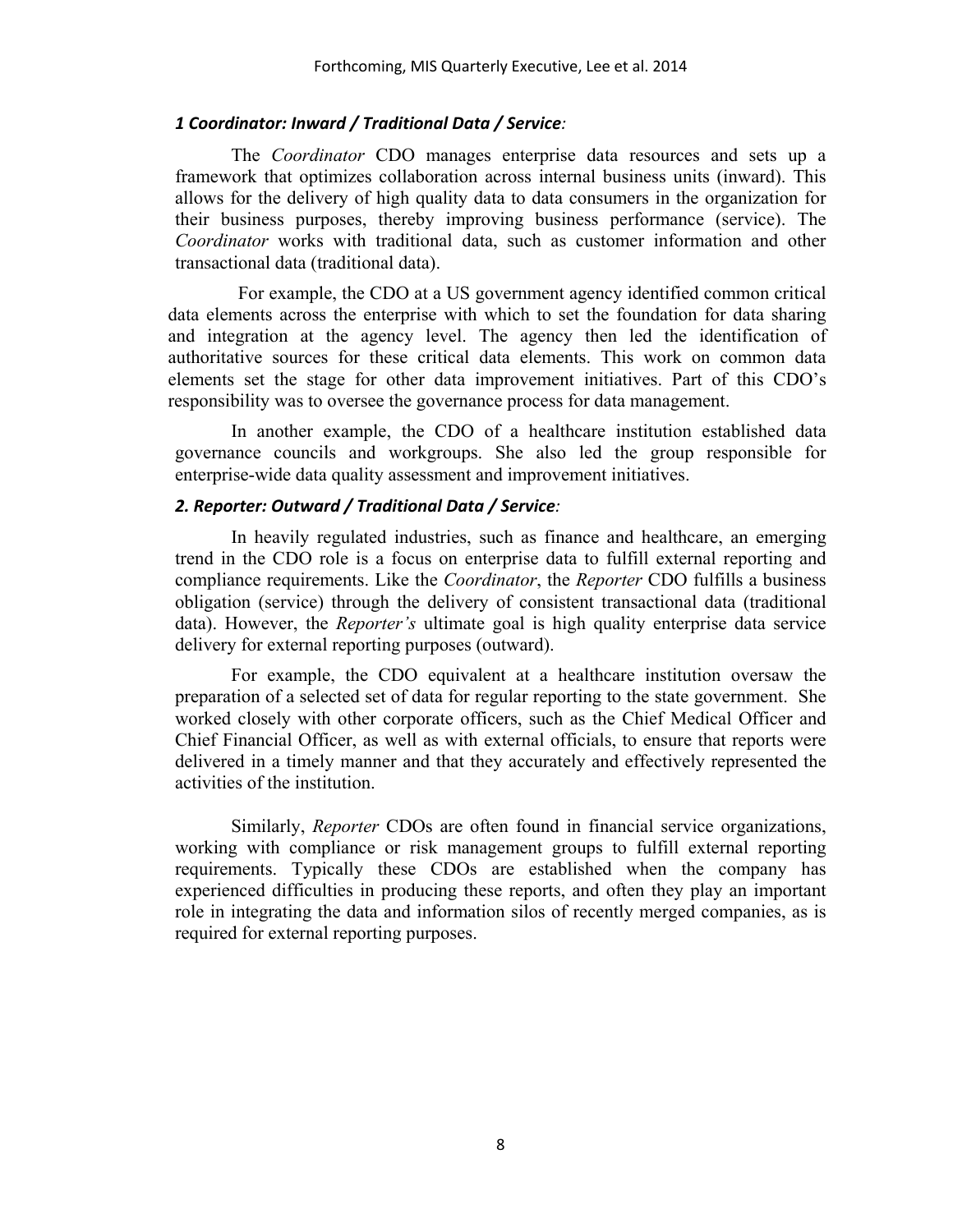#### *3. Architect: Inward / Traditional Data / Strategy:*

An *Architect* CDO's direction and data space are the same as the *Coordinator* CDO (inward, traditional), but the value impact is focused on using data or internal business processes to develop new opportunities for the organization (strategy).

As an example, the CDO of a data company was responsible for establishing an enterprise architecture that would yield value-added customer data products. Under the CDO's leadership, the company developed a blueprint that described the business processes for delivering a new data product, the time required for each process, and the individual responsible for each process. This blueprint, which we call their "map,"9 was used to collaborate with the members of the organization on a daily basis. This CDO recalled: "*We made [the map] everybody's map*. *Everyone knows their data role in the company*." Suggestions for improvement to data products were also attached to the "map." This CDO reported that the "map" reduced time to market for new products by 50%. In addition, the company produced better data products, and did so before competitors could, thus gaining strategic advantage in the market.

#### *4 Ambassador: Outward / Traditional Data / Strategy:*

An *Ambassador* CDO promotes the development of inter-enterprise data policy for business strategy and external collaboration (outward, strategy) and focuses on traditional data (traditional). For example, the CDO in a financial services institution defined common datasets for risk management. He promoted a set of data standards and data assessment measures for financial data exchange among peer financial institutions.

As a second example, an international bank in South America went through a strategic transformation that required significant process improvement and the establishment of data governance mechanisms. During the transformation, the CDO, reporting to the CFO, led a significant collaboration with other financial institutions to improve data security for electronic international money transfer processes and information exchange. This transformation was critical for the bank's business strategy and opened up opportunities to provide their customers with new services, which were previously not possible due to data security weaknesses.

## *5 Analyst: Inward / Big Data / Service:*

The *Analyst* CDO resembles the *Coordinator*, except that he or she focuses on improving internal business performance by exploiting big data, thus requiring different data management and data analysis capabilities. The need for an *Analyst*  CDO often emerges after an organization hires data analysts or data scientists but does not designate an executive leader to provide an enterprise perspective to their efforts.

For example, a credit card company established a CDO who was responsible for overseeing internal teams evaluating and analyzing big data, such as geo-tagged data about credit card use and data from online customer surveys. This CDO

<sup>&</sup>lt;sup>9</sup> A pseudonym is used to denote the specific artifact at the request of the company.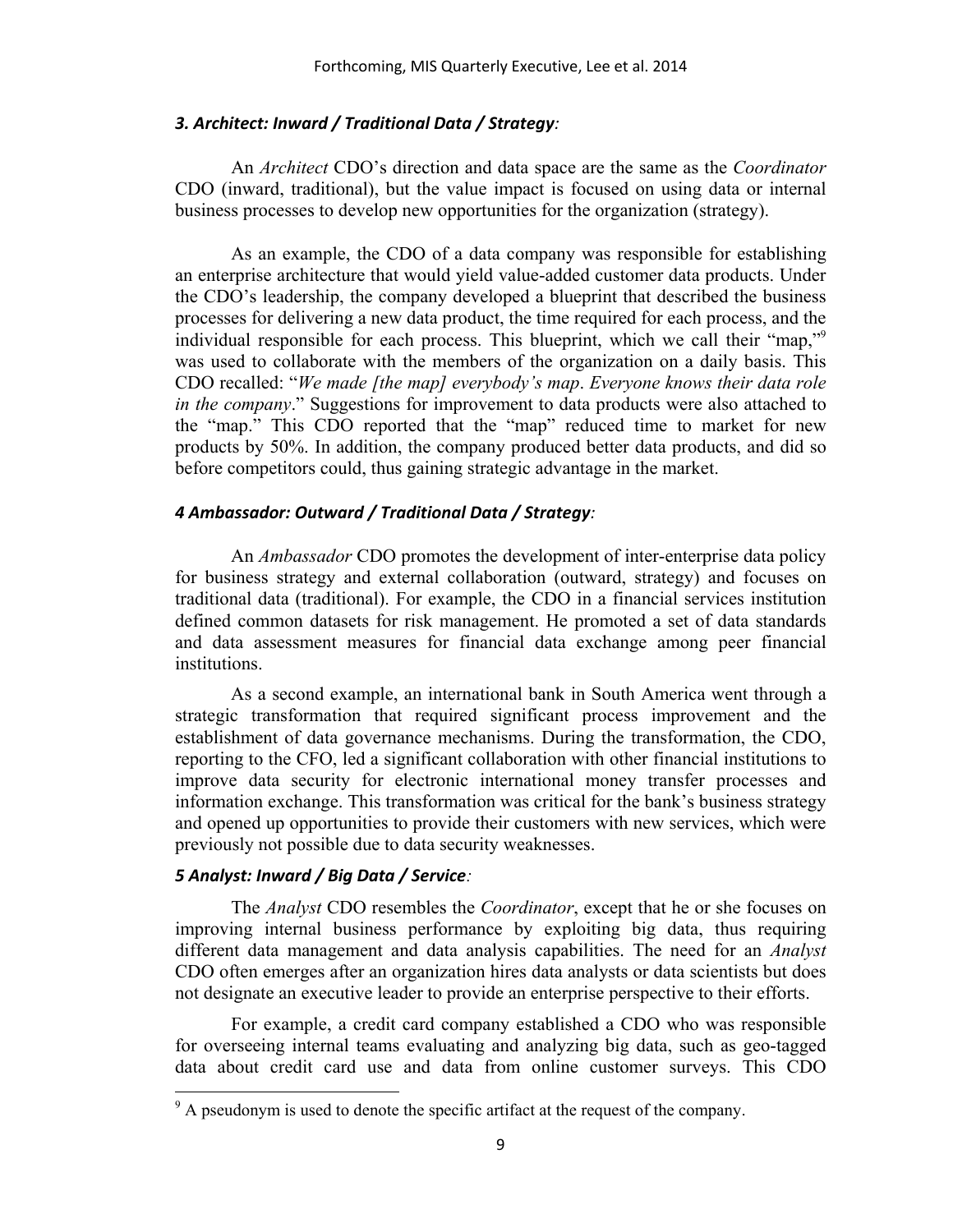collaborated with the Chief Risk Management Officer, and provided the direction to the data scientists. Subsequently, the company implemented enterprise-wide policies to improve risk management and fraud detection.

#### *6 Marketer: Outward / Big Data / Service:*

The *Marketer* CDO develops relationships with external data partners and stakeholders to improve externally provided data services using big data. CDOs in data product companies are often *Marketer* CDOs. They develop working relationships with retailers, financial institutions, and transportation companies that are purchasing their company's data.

 For example, the CDO of a data product company worked closely with the company's customers, in this case healthcare institutions, to help extract insights from big data in the form of unstructured patient feedback data. The *Marketer* CDO led the analysis of this data in order to identify ways to alleviate key weaknesses of the healthcare institution. While few CDOs may currently claim this role, we observe that the *Marketer* CDO is an emerging trend that is important for managing supply chain partners and customers.

#### *7 Developer: Inward / Big Data / Strategy:*

The *Developer* CDO navigates and negotiates with internal enterprise divisions in order to develop new opportunities for the organization to exploit big data.

For example, the CDO in a retail organization, acting as a *Developer*, worked with the Chief Marketing Officer to find opportunities for new products and services based on the mining of consumer behavior data from geo-tagging along with consumer feedback data taken from social media sites. Using this vast source of information, the *Developer* CDO developed a personalized marketing strategy for the company.

#### *8 Experimenter: Outward / Big Data / Strategy:*

The *Experimenter* CDO engages with external collaborators, such as suppliers and industry peers, to explore new, unidentified markets and products based on insights from big data. Through strong collaborative relationships across industries, the *Experimenter* CDO maintains access to various sources of data and uses them for creating new markets and identifying innovative strategies for organizational growth.

For example, the CDO of a financial institution experimented with developing marketable information products for the broader financial industry and its prospective clients. In preparation, the *Experimenter* CDO proposed the idea of creating new information products by transforming, integrating, and reusing data from multiple sources of consumer-generated data. More importantly, the CDO provided this new product concept to the organization's clients to gain their feedback. This *Experimenter* CDO subsequently developed information products based on various data sources and marketed them to client organizations. He argued: "*We should be a revenue center, not a cost center.*" By taking advantage of insights from the organization's diverse data set and guided by his knowledge of shared industry needs, this CDO expanded the organization's capability to conceive and experiment with new products, thus adding strategic value.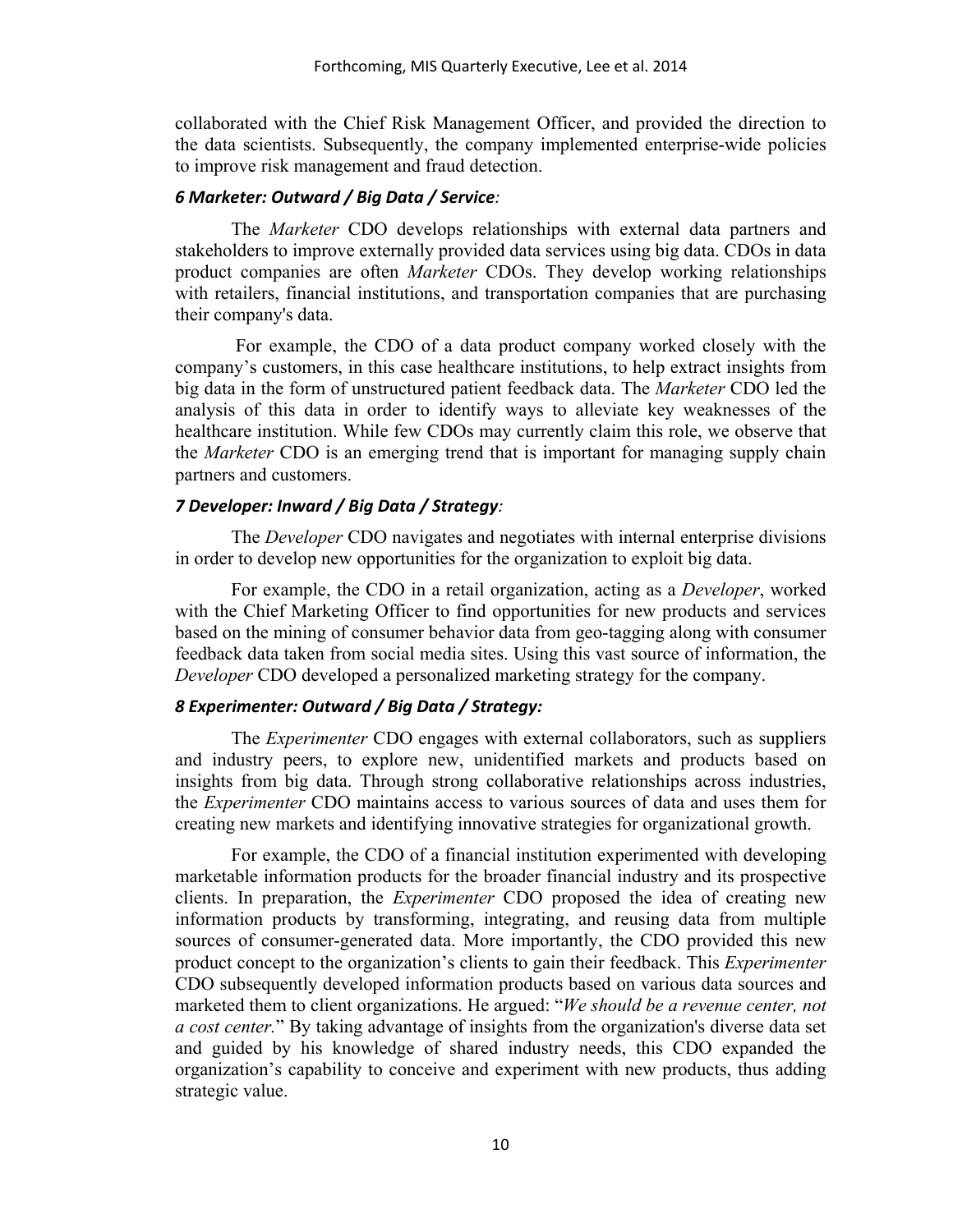## **EVOLUTION OF THE CDO ROLE: An Example Path**

Not all companies have the same needs and priorities, and thus the role of the CDO differs from case to case. Furthermore, the role of the CDO can change as the needs of the organization change.

Figure 2 depicts the role development of a healthcare CDO we studied for over a decade. In this case, this CDO started with a focus on providing good service to external recipients of traditional data. Gradually the CDO's role took on a more strategic focus, both internally and externally, and presently she is concerned with exploiting big data. Over a ten year period, this CDO's role evolved from *Reporter (role #2)*, to *Coordinator (role #1)*, to *Architect (role #3)*, to *Ambassador (role #4)* and now to *Developer (role #7)*. Below, we briefly discuss the CDO's role over time, and explain: (1) what triggered or prompted the CDO to transition to a subsequent new role; (2) why that role was chosen; and (3) what was accomplished by carrying out the new role.

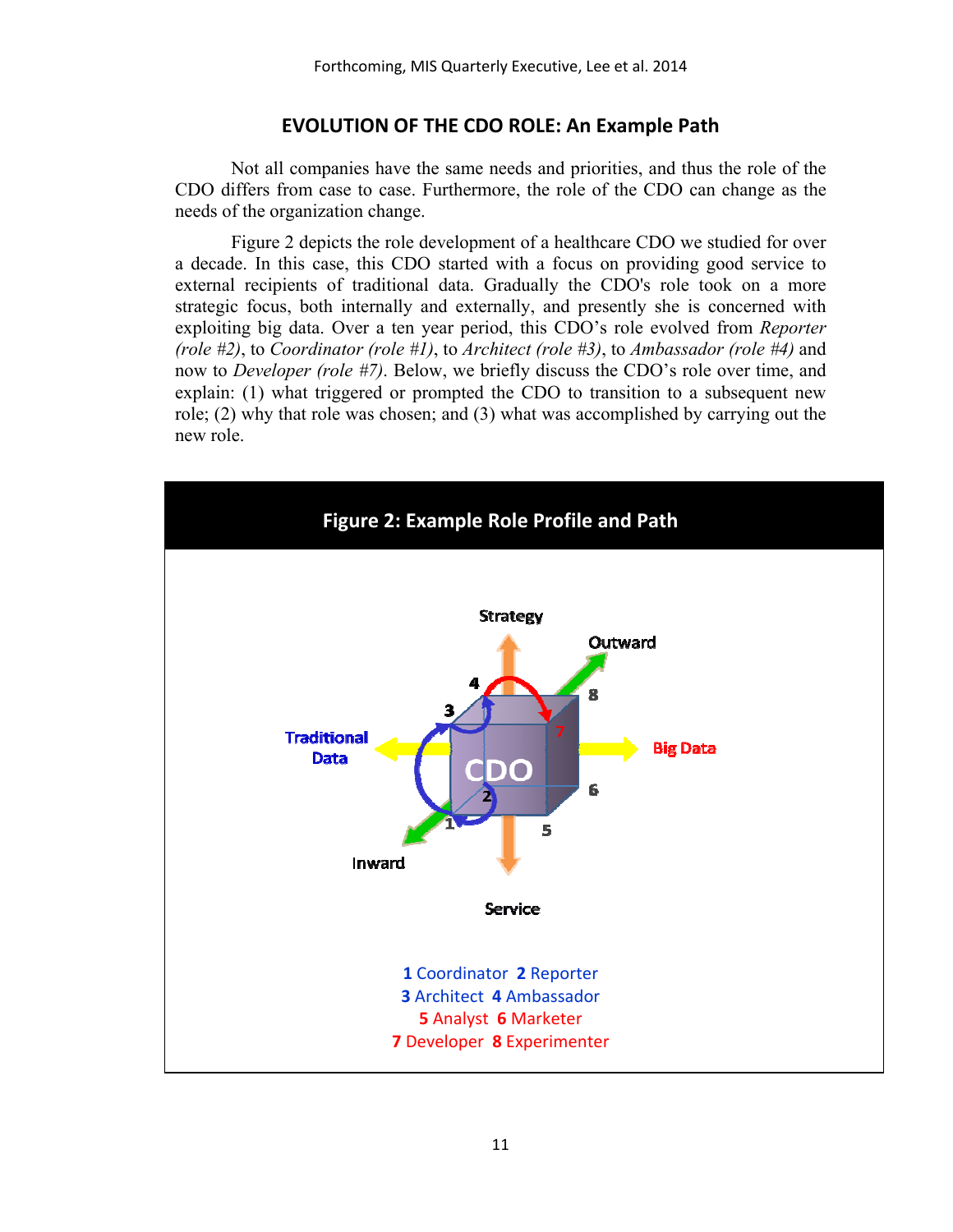## *Sequence of an Example CDO's Primary Roles*

- *Reporter* CDO (Role #2): At the start of this journey, the CDO, acting as a "Reporter," oversaw the provision of data to state regulators, especially regarding reimbursements since these were essential to the business. This was a challenge because the data, generated internally from the hospital's operations, often was not ready for external reporting purposes. There were multiple sources of the same or similar data, producing inconsistent results. Several data sources were not trusted by internal data consumers, and thus some groups in the organization were reluctant to release that data for external purposes without further review. Every time there was a need for external reporting, the CDO had to go through all of the data, cleaning it up and preparing it for external submission.
- *Coordinator CDO* (Role #1): After being fined for submitting poor-quality data to the state government, the hospital realized that, in order to report good quality data externally, it needed to turn its attention to internal data quality. Given a mandate from the CEO to improve the quality of organizational data, the CDO transitioned from being just a "Reporter" to being a "Coordinator" as well. She established an enterprise-wide data quality improvement framework, coordinating across functional business units to systematically address the "cleaning up and preparing the data for submission." In addition, she developed procedures to assess data quality techniques periodically and established enterprise-wide data problem identification and resolution dashboards. Internal data consumers subsequently felt they could trust their data sources, and the external reporting process was also streamlined.
- *Architect* CDO (Role #3): Having successfully improved organizational data both for internal and external services, the CDO realized that there should be a sustainable structure and capability for data practice. This realization triggered the CDO to fill the gap of sustainability by strengthening the alignment of data practices with business processes by people, changing focus from service to strategy and assuming the role of "Architect". In this role she established governance for data quality as well as standards committees and working groups. She also established and maintained an enterprise level data quality problemsolving process and aligned business roles with data roles for all members of the organization. She implemented a policy for each member of the organization to have a specific data role, such as a data collector, data custodian, or a data consumer, in addition to a business role, thus strengthening the business-data alignment. In order to reinforce the importance of data roles, each member's contribution to the quality of enterprise data was factored into their annual bonus.
- x *Ambassador* CDO *(Role #4)*: Increased pressure from insurance companies for comparable measurements required that the CDO improve collaboration between institutions. The CDO thus became an "Ambassador," engaging in industry benchmarking and the establishment of shared data practices through a consortium and various forums. She participated in setting the industry's data roadmap, organizing and training other data practitioners and collaborating with other instutions to promote data quality across all other hospitals. Through these efforts,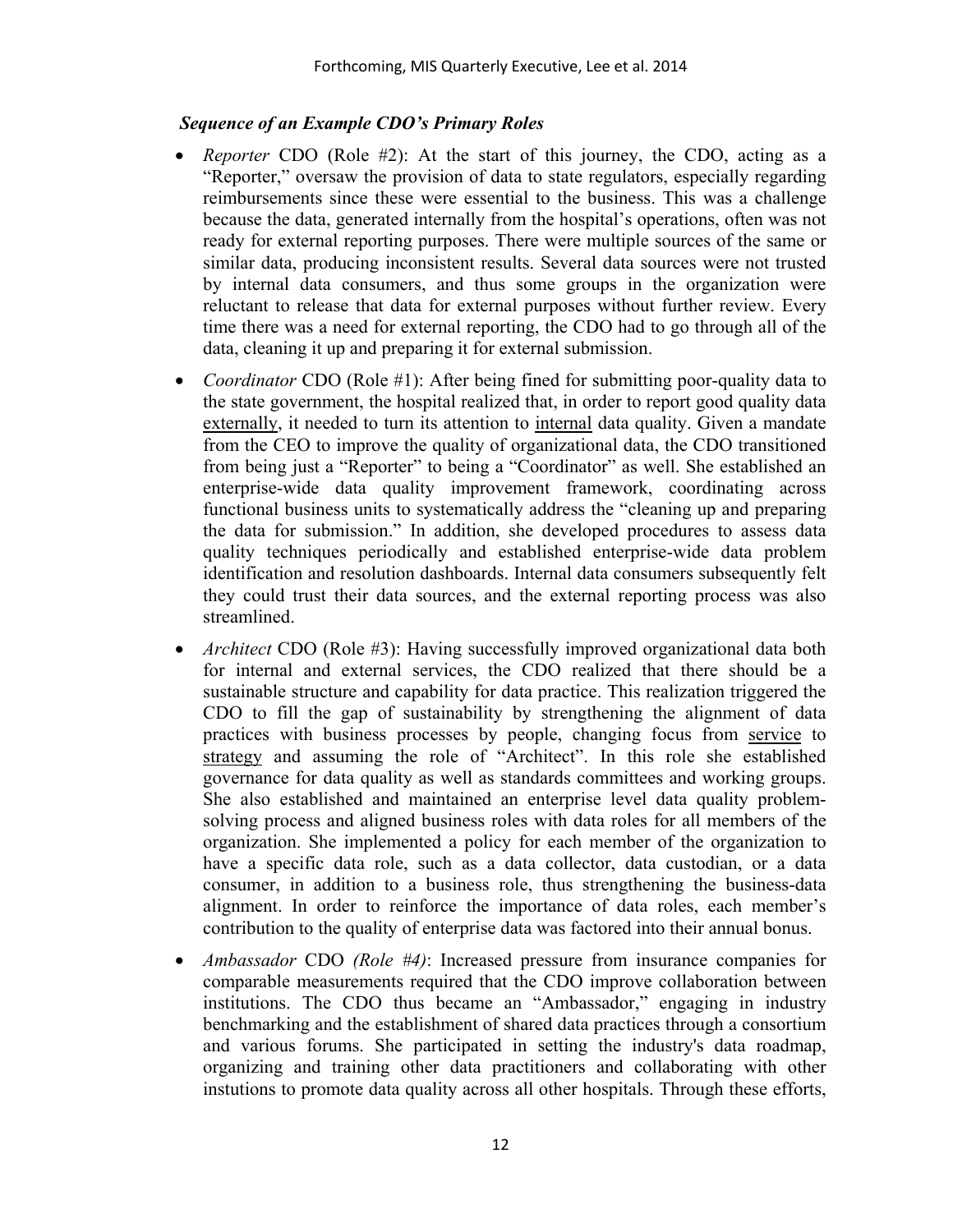the CDO transformed standards setting for business processes and for various healthcare industry indices.

*Developer* CDO (Role #7): The hospital eventually reached a plateau in performance from the use of its internal data. Consequently, the CDO took on the role of "Developer", exploring the use of big data generated by patients in order to improve hospital performance. In particular, she focused on developing various methods for analyzing unstructured patient feedback data in order to identify specific factors associated with poor performance. These analyses included data mining techniques such as sensitivity analysis. In combination with analysis of standard numerical assessments, such as the Hospital Consumer Assessment of Healthcare Providers and Systems report, the methods that the CDO developed led to actionable recommendations for doctors, nurses, and other units within the hospital. In further pursuing such opportunities, the CDO is currently developing new measurements to provide more tailored feedback to the clinical team for improving patient care and safety.

## **MAKING THE CDO CUBE ACTIONABLE**<sup>10</sup>

The Cubic Framework can be used to identify focused roles of a CDO, a key to successful data practice. Below we provide a pragmatic three step guide, based on the Cubic Framework. The three steps, listed below, are Assess, Determine, and Strategize. We briefly list the steps here, followed by further elaboration.

- 1. *Assess* current status of your organization's data-related business practices (based on the three dimensions of the CDO Cube).
- 2. *Determine* the CDO role profile needed for your organization (based on the eight roles described), and whether an executive-level CDO is required to fulfill these needs.
- 3. *Strategize* the likely path for the CDO based on a projection of organizational future needs

## **Step 1: Assess current status of your organization**

*Assessment* of the current status of your organization will help to highlight weaknesses your organization should focus on. The CDO Cube provides a framework with which an organization can identify their current needs with respect to collaboration direction (inward vs. outward), data space (traditional data vs. big data), and value impact (service vs. strategy).

In Table 1, we provide twelve assessment questions based on the cubic framework. Specifically, questions 1-4 deal with collaboration direction; questions 5-8 address data space; and questions 9-12 investigate value impact. To further

 $10$ <sup>10</sup> The authors benefited greatly from the advice, discussion and input from the MISQE workshop in December 15, 2012, in Orlando, Florida.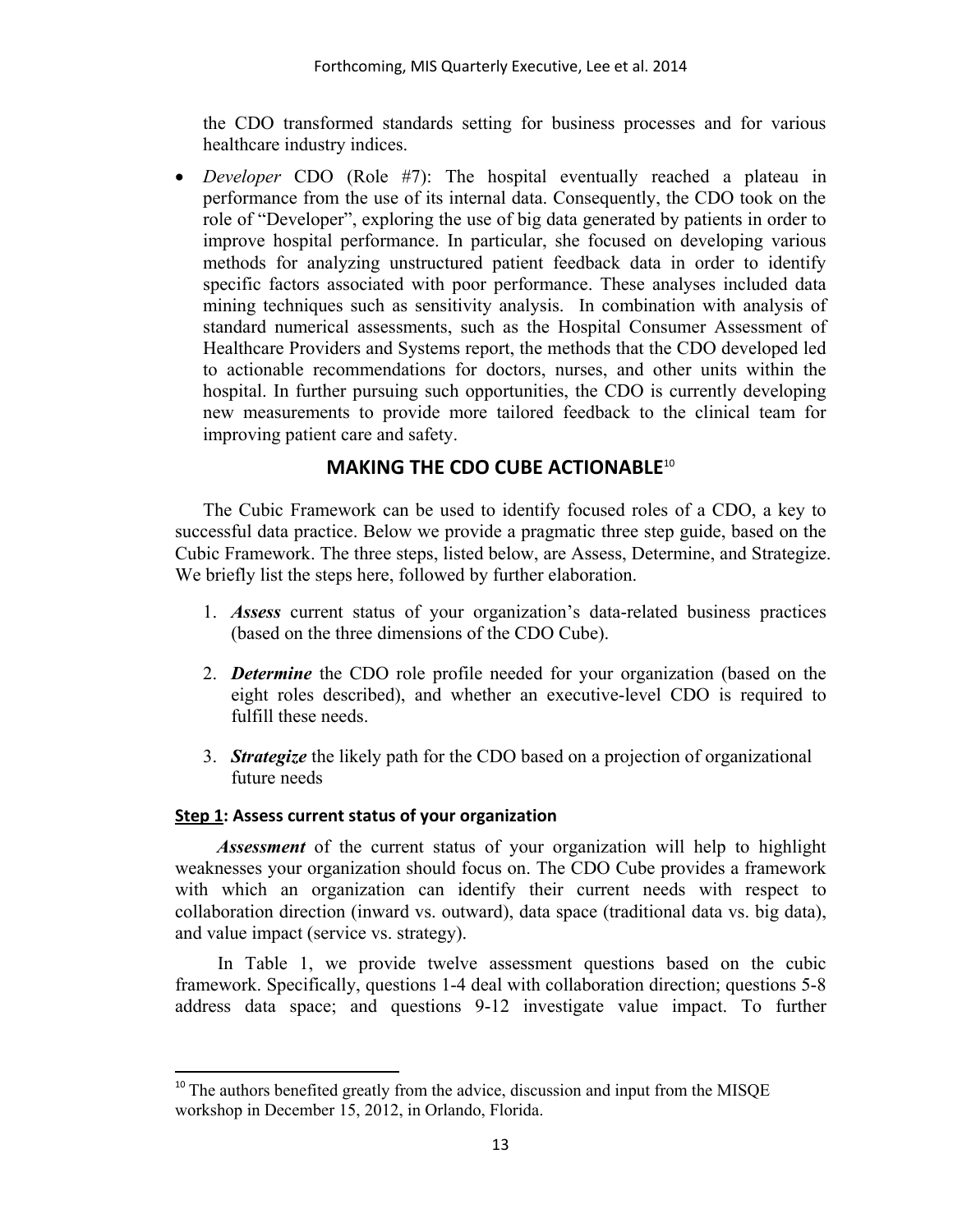demonstrate the assessment process, we have also included sample responses in the two rightmost columns.

Note that most organizations have needs that apply to every corner of the CDO Cube; these assessment questions will help to prioritize which roles (e.g., corners of cube) are most critical. These assessment questions are also an excellent opportunity to engage many members of the organization from cross-functional business units on all levels. The varied perspectives will strengthen CDO discussions, and in the case that a CDO is established, it can be done so with organizational-wide endorsement.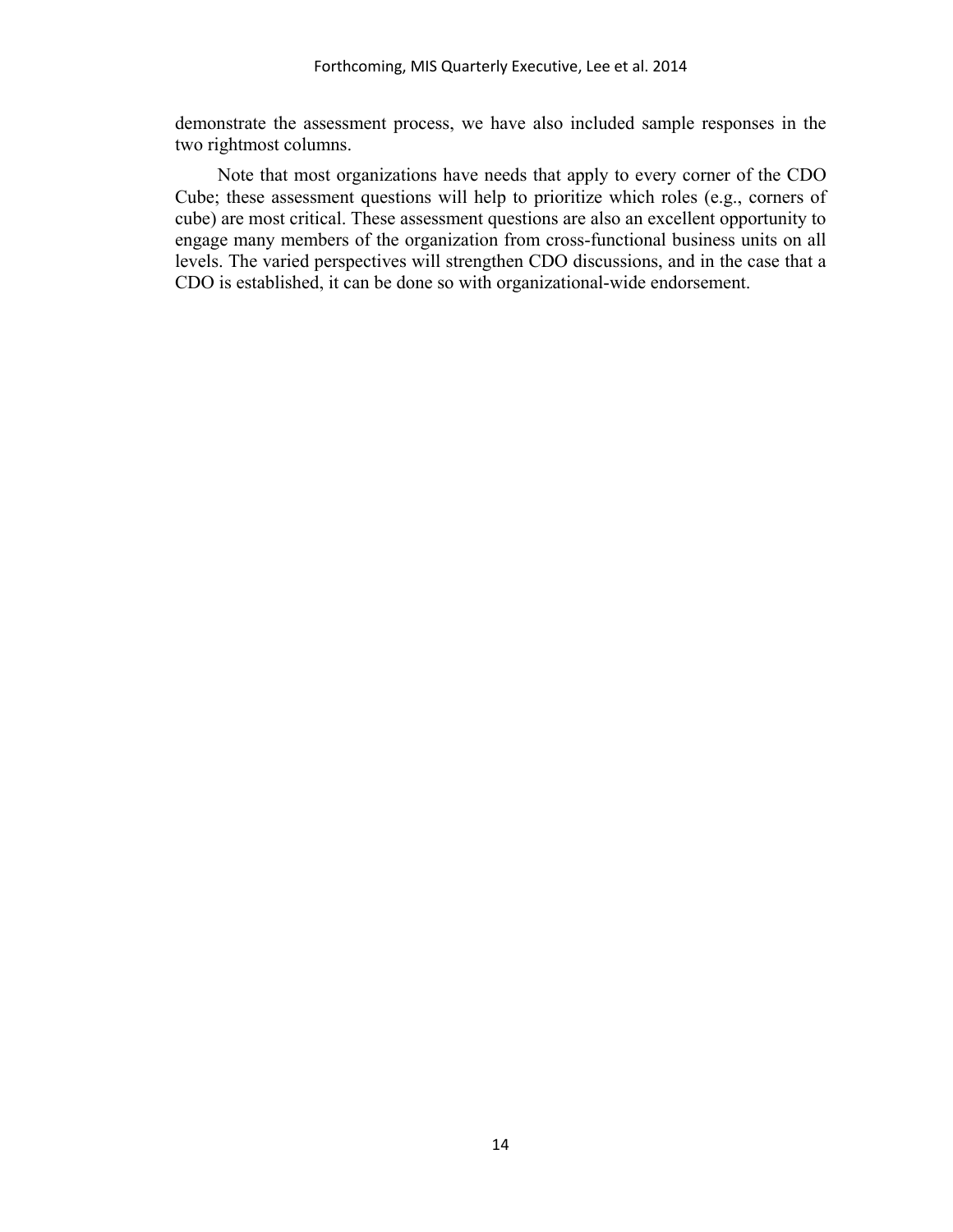| Table 1:                                                                                                                                       |                                         |                                                       |  |  |  |
|------------------------------------------------------------------------------------------------------------------------------------------------|-----------------------------------------|-------------------------------------------------------|--|--|--|
| <b>Collaboration Dimension: Inward vs. Outward</b>                                                                                             | <b>Assessment</b><br><b>Score (1-7)</b> | Assessment discussion                                 |  |  |  |
| High score for #1 and #2 implies inward direction.                                                                                             | 1 Strongly                              | notes                                                 |  |  |  |
| High score for #3 and #4 implies outward direction.                                                                                            | disagree<br>4 Neutral                   | Why section: explain                                  |  |  |  |
|                                                                                                                                                | 7 Strongly<br>agree                     | reason for Assessment                                 |  |  |  |
| It is critical that our organization uses data<br>1.                                                                                           | $\boldsymbol{\beta}$                    | We do this well, thus, not                            |  |  |  |
| effectively for internal business operations.                                                                                                  |                                         | critical at this point.                               |  |  |  |
| Our company has the opportunity to significantly<br>2.<br>improve internal operations.                                                         | $\overline{\mathbf{3}}$                 | Maintain what we do well.                             |  |  |  |
| It is critical that our organization collaborates<br>3.                                                                                        | 6                                       | We need to know our                                   |  |  |  |
| with other value chain enterprises, such as                                                                                                    |                                         | suppliers and customers                               |  |  |  |
| suppliers, customers, distributors, or competitors.                                                                                            |                                         | much better.                                          |  |  |  |
| Our organization's success is critically<br>4.                                                                                                 | $\overline{7}$                          | Our procurement can be                                |  |  |  |
| interlocked with other companies, market                                                                                                       |                                         | vastly improved with better                           |  |  |  |
| changes, external situations or environments.                                                                                                  |                                         | understanding our suppliers.                          |  |  |  |
| Data Space Dimension: Traditional Data vs. Big Data                                                                                            |                                         |                                                       |  |  |  |
| High score for #5 and #6 implies traditional data; High score for #7 and #8 implies Big Data.                                                  |                                         |                                                       |  |  |  |
| Our organization's transactional data should be<br>5 <sub>1</sub>                                                                              | 6                                       | We need to know more about                            |  |  |  |
| more effectively used to address the enterprise's                                                                                              |                                         | aggregated amounts of                                 |  |  |  |
| needs                                                                                                                                          |                                         | materials for different                               |  |  |  |
|                                                                                                                                                |                                         | suppliers.                                            |  |  |  |
| It is critical for our organization to use the<br>6.                                                                                           | $\overline{7}$                          | To negotiate with our                                 |  |  |  |
| transactional data in an integrated fashion across                                                                                             |                                         | suppliers, we need to get all                         |  |  |  |
| different business areas.                                                                                                                      |                                         | divisions to use the                                  |  |  |  |
|                                                                                                                                                |                                         | information we have already                           |  |  |  |
| Our company needs to identify opportunities for<br>7.                                                                                          |                                         | in a consistent way.<br>We may not be there yet to go |  |  |  |
| using big data and data analytics.                                                                                                             | 5                                       | for this direction.                                   |  |  |  |
| It is critical for our organization to understand<br>8.                                                                                        | 6                                       | Our customers might be                                |  |  |  |
| external sources of data, such as social media for                                                                                             |                                         | ready for new sources in the                          |  |  |  |
| engaging customers.                                                                                                                            |                                         | future and we need to explore                         |  |  |  |
|                                                                                                                                                |                                         | and exploit social media.                             |  |  |  |
|                                                                                                                                                |                                         |                                                       |  |  |  |
| <b>Value Impact Dimension: Service vs. Strategy</b><br>High score for #9 and #10 implies Service; High score for #11 and #12 implies Strategy. |                                         |                                                       |  |  |  |
| Our organization's data efforts should be largely<br>9.                                                                                        |                                         | $4$ We do this well.                                  |  |  |  |
| initiated or requested by the enterprise's business                                                                                            |                                         |                                                       |  |  |  |
| units.                                                                                                                                         |                                         |                                                       |  |  |  |
| 10. It is critical for our organization to improve the                                                                                         | 5                                       | We can still improve, but we                          |  |  |  |
| efficiency of the data service for operation.                                                                                                  |                                         | do well on serving data for                           |  |  |  |
|                                                                                                                                                |                                         | the internal business units.                          |  |  |  |
| 11. Our organization's data efforts should be largely                                                                                          | 6                                       | We can use the data for                               |  |  |  |
| initiated by the need for changes in the way we do                                                                                             |                                         | changing the way we do                                |  |  |  |
| business.                                                                                                                                      |                                         | procurement planning with                             |  |  |  |
|                                                                                                                                                |                                         | our global suppliers.                                 |  |  |  |
| 12. Our organization must achieve its<br>strategic                                                                                             | 7                                       | We must figure out who our                            |  |  |  |
| business goals with better data.                                                                                                               |                                         | best business customers are                           |  |  |  |
|                                                                                                                                                |                                         | and set different strategies for                      |  |  |  |
|                                                                                                                                                |                                         | different customers.                                  |  |  |  |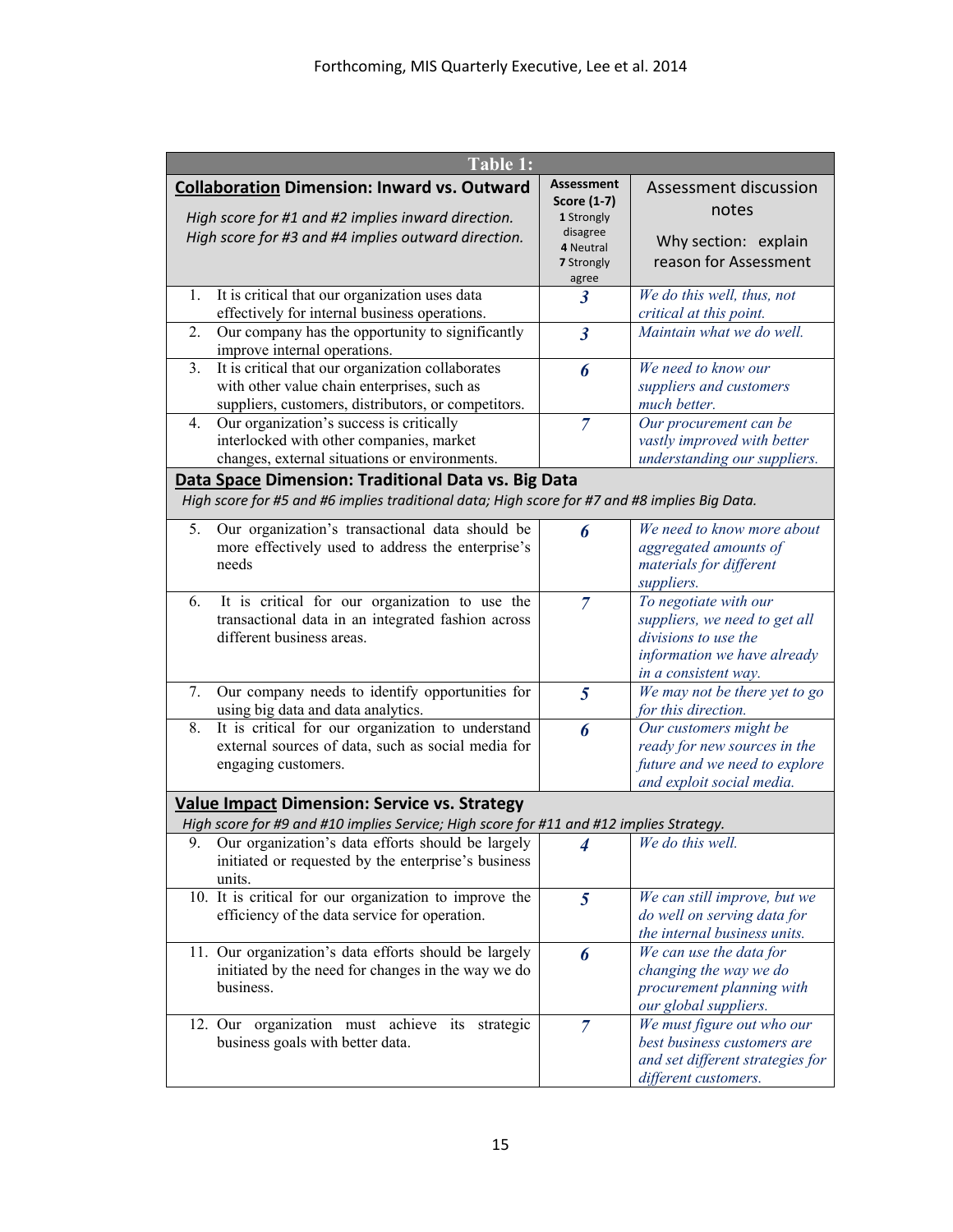Table 1 can be used both quantitatively and qualitatively. A simple quantitative analysis can be accomplished by assigning a score (on a 7-point scale) for each response. Comparing the sum of the first 2 scores and the last 2 scores for each dimension will reveal a bias in each dimensional space. For example, question 1 and 2 (emphasizing inward) may have scores of 3 and 3, respectively, and question 3 and 4 (emphasizing outward) may have scores of 6 and 7. The sum of questions 1 and 2  $(3+3=6)$  is less than the sum of questions 3 and 4  $(6+7=13)$ , suggesting that collaborating *inward* is less critical than collaborating *outward*. This same process can be repeated with questions 5-8 to determine a focus on traditional vs. big data, and questions 9-12 to determine a focus on service vs. strategy. Taken together, these computations will identify a single, most critical CDO role.

 A qualitative analysis can be accomplished by explaining the "why" in the "Assessment Discussion Notes" column for each of the questions . This helps to determine the criticality of each dimensional direction. The examples shown in the rightmost columns of Table 1 are very terse; more comprehensive notes could be used to further elaborate.

#### **Step 2: Determine whether a CDO is needed**

Based on the initial assessment, an organization can then tackle Step 2, which is to *determine* the CDO role profile needed and whether an executive-level CDO is required to fulfill these needs. Note that it may take considerable discussion before an organization can decide which roles are most important; the scores from Step 1 should not be taken as an immediate solution. Rather, the assessment questions should be used as a tool to initiate conversations among members of the organization on data practice and the implications for the organization's overall performance.

Establishing a new CDO requires serious consideration because it implicates a change in resource allocation and reporting relationship. Therefore, before creating a CDO position, an organization should review the effectiveness of other data practice mechanisms, such as governance committees, workgroups, data and business process conflict resolution mechanisms. On the other hand, often data practice initiatives alone, without assigned accountability, do not yield effective results.

Additionally, in some cases, organizations may already have leaders who can take on the role, or parts of the role, of a CDO. For example, the CFO may be able to take on the work which Step 1 Assessment would assign to a Reporter CDO or Coordinator CDO, in which case focus on traditional data and service may not be as critical as the assessment numbers suggest. We have also seen cases where the CMO has taken on the role of a Developer CDO or Experimenter CDO role. These are instances of effective collaboration amongst senior executives, in which case establishing a separate CDO may not be necessary. More often, however, such collaboration efforts among executives can be short-lived and ad hoc. If so, there is need for sustainable leadership made possible by a CDO..